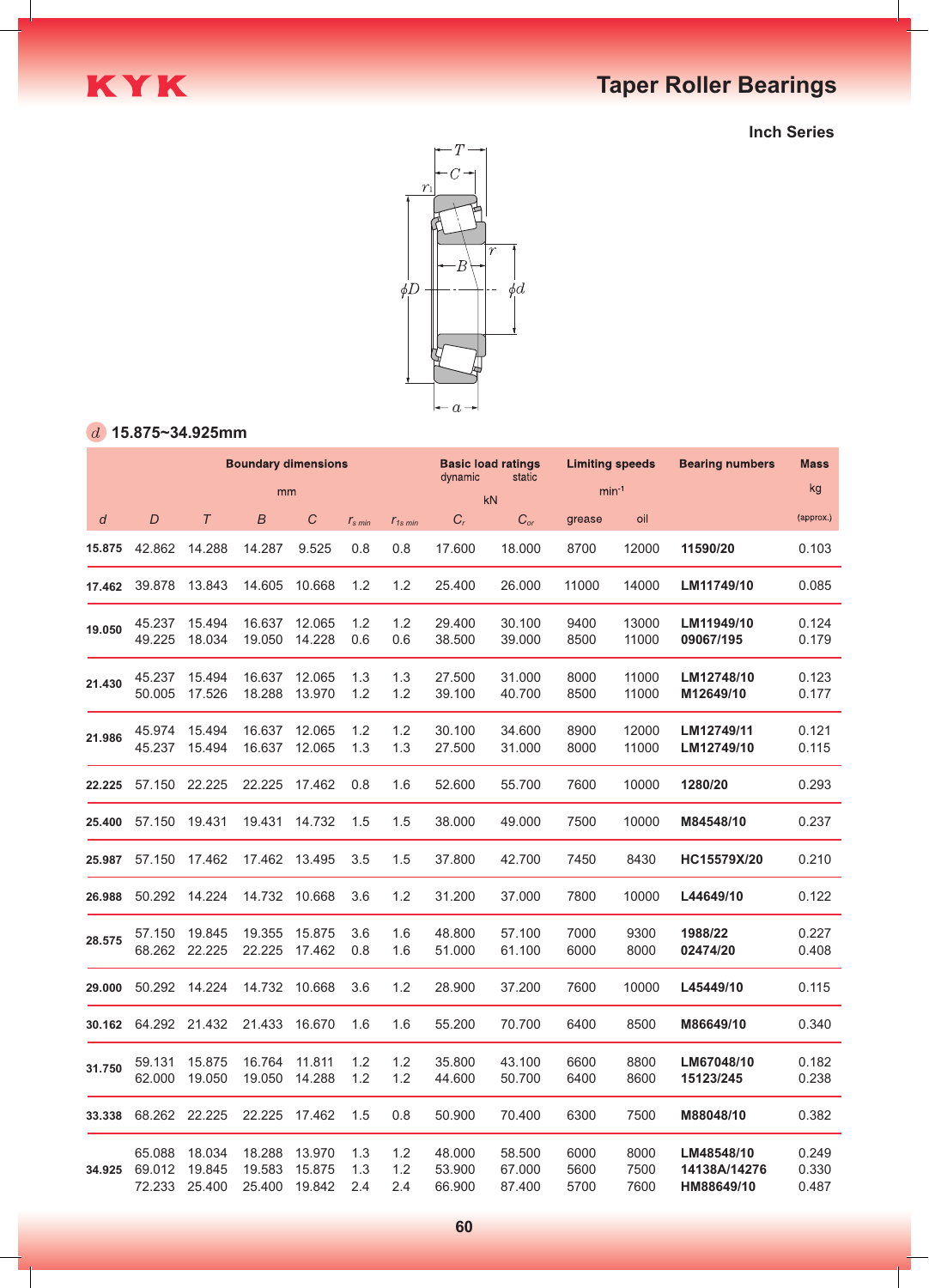**Inch Series**



KYK

### **34.925~45.242mm**

|        |                  |        | <b>Boundary dimensions</b> |               |                  |              | <b>Basic load ratings</b><br>dynamic<br>static |          | <b>Limiting speeds</b> |      | <b>Bearing numbers</b> | <b>Mass</b> |
|--------|------------------|--------|----------------------------|---------------|------------------|--------------|------------------------------------------------|----------|------------------------|------|------------------------|-------------|
|        |                  |        | mm                         |               |                  |              |                                                | kN       | $min-1$                |      |                        | kg          |
| d      | $\boldsymbol{D}$ | $\tau$ | $\boldsymbol{B}$           | $\mathcal{C}$ | $r_{\rm s\,min}$ | $r_{1s,min}$ | $C_r$                                          | $C_{or}$ | grease                 | oil  |                        | (approx.)   |
| 34.925 | 73.025           | 23.813 | 24.608                     | 19.050        | 1.6              | 0.8          | 72.200                                         | 87.300   | 5600                   | 7400 | 25877/21               | 0.474       |
|        | 76.200           | 29.369 | 28.575                     | 23.020        | 1.6              | 1.0          | 78.100                                         | 106.000  | 4800                   | 6300 | HM89446/10             | 0.660       |
| 34.988 | 59.131           | 15.875 | 16.764                     | 11.938        | 3.6              | 1.2          | 35.700                                         | 48.500   | 6400                   | 8500 | L68149/10              | 0.168       |
|        | 59.974           | 15.875 | 16.764                     | 11.938        | 3.6              | 1.2          | 35.700                                         | 48.500   | 6400                   | 8500 | L68149/11              | 0.175       |
| 38.000 | 63.000           | 17.000 | 17.000                     | 13.500        | 1.8              | 1.3          | 38.500                                         | 52.500   | 5700                   | 7600 | JL69349/10             | 0.198       |
| 38.100 | 65.088           | 18.034 | 18.288                     | 13.970        | 1.9              | 1.2          | 42.900                                         | 56.500   | 5800                   | 7800 | LM29748/10             | 0.233       |
|        | 65.088           | 18.034 | 18.288                     | 13.970        | 2.3              | 1.3          | 40.000                                         | 57.000   | 5000                   | 7000 | LM29749/10             | 0.237       |
|        | 65.088           | 19.812 | 18.288                     | 15.748        | 2.4              | 1.2          | 42.900                                         | 56.500   | 5800                   | 7800 | LM29749/11             | 0.251       |
|        | 76.200           | 23.775 | 25.654                     | 19.050        | 2.0              | 1.5          | 730.000                                        | 905.000  | 5100                   | 6800 | 2788/20                | 0.499       |
|        | 88.500           | 26.988 | 29.083                     | 22.225        | 3.5              | 1.5          | 95.500                                         | 107.000  | 4600                   | 6100 | 418/414                | 0.840       |
| 40.988 | 67.975           | 17.500 | 18.000                     | 13.500        | 2.6              | 1.5          | 46.000                                         | 62.500   | 5300                   | 7000 | 57414/LM300811         | 0.239       |
|        | 67.975           | 17.500 | 18.000                     | 13.500        | 2.6              | 1.5          | 46.000                                         | 62.500   | 5300                   | 7000 | LM300849/LM300811      | 0.239       |
| 41.275 | 73.025           | 16.667 | 17.462                     | 12.700        | 3.6              | 1.6          | 45.900                                         | 55.800   | 5200                   | 6900 | 18590/20               | 0.283       |
|        | 73.431           | 19.558 | 19.812                     | 14.732        | 3.6              | 0.8          | 57.800                                         | 73.000   | 5200                   | 7000 | LM501349/10            | 0.334       |
|        | 76.200           | 18.009 | 17.384                     | 14.288        | 1.6              | 1.6          | 51.600                                         | 63.300   | 5200                   | 6900 | 11162R/300             | 0.348       |
|        | 87.312           | 30.163 | 30.886                     | 23.812        | 1.5              | 1.5          | 102.000                                        | 1.320    | 4500                   | 6000 | 3577/3525              | 0.850       |
|        | 88.900           | 30.162 | 29.370                     | 23.020        | 3.6              | 3.2          | 99.600                                         | 125.000  | 4600                   | 6100 | HM803146/10            | 0.892       |
| 42.862 | 87.312           | 30.163 | 30.886                     | 23.812        | 3.6              | 3.0          | 94.000                                         | 117.000  | 4500                   | 5900 | 3579/3525              | 0.805       |
| 44.450 | 82.931           | 23.813 | 25.400                     | 19.050        | 3.6              | 1.6          | 760.000                                        | 980.000  | 4500                   | 6000 | 25580/20               | 0.560       |
|        | 83.058           | 23.813 | 25.400                     | 19.050        | 3.5              | 3.3          | 760.000                                        | 980.000  | 4500                   | 6000 | 25580/21               | 0.540       |
|        | 93.264           | 30.163 | 30.302                     | 23.812        | 3.5              | 3.3          | 102.000                                        | 134.000  | 4000                   | 5300 | 3782/20                | 0.961       |
|        | 88.900           | 30.162 | 29.370                     | 23.020        | 3.6              | 3.2          | 99.600                                         | 125.000  | 4600                   | 6100 | HM803149/10            | 0.843       |
|        | 92.075           | 30.162 | 29.370                     | 23.020        | 3.8              | 3.3          | 95.200                                         | 127.000  | 4500                   | 6000 | HM803149/12            | 0.850       |
|        | 95.250           | 30.958 | 28.575                     | 22.225        | 3.6              | 0.8          | 99.700                                         | 12.000   | 3700                   | 5100 | HM903249/10            | 0.989       |
|        | 111.125          | 38.100 | 36.957                     | 33.338        | 3.6              | 3.2          | 138.000                                        | 172.000  | 3800                   | 5100 | 535/532                | 1.830       |
| 45.230 | 79.985           | 30.559 | 20.638                     | 15.080        | 2.0              | 1.3          | 55.100                                         | 70.800   | 4800                   | 6300 | 17887/31               | 0.402       |
| 45.242 | 73.431           | 19.558 | 19.812                     | 15.748        | 3.6              | 0.8          | 55.600                                         | 78.100   | 5100                   | 6700 | LM102949/10            | 0.307       |
|        | 77.788           | 19.842 | 19.842                     | 15.080        | 3.6              | 0.8          | 57.100                                         | 73.500   | 4900                   | 6500 | LM603049/11            | 0.363       |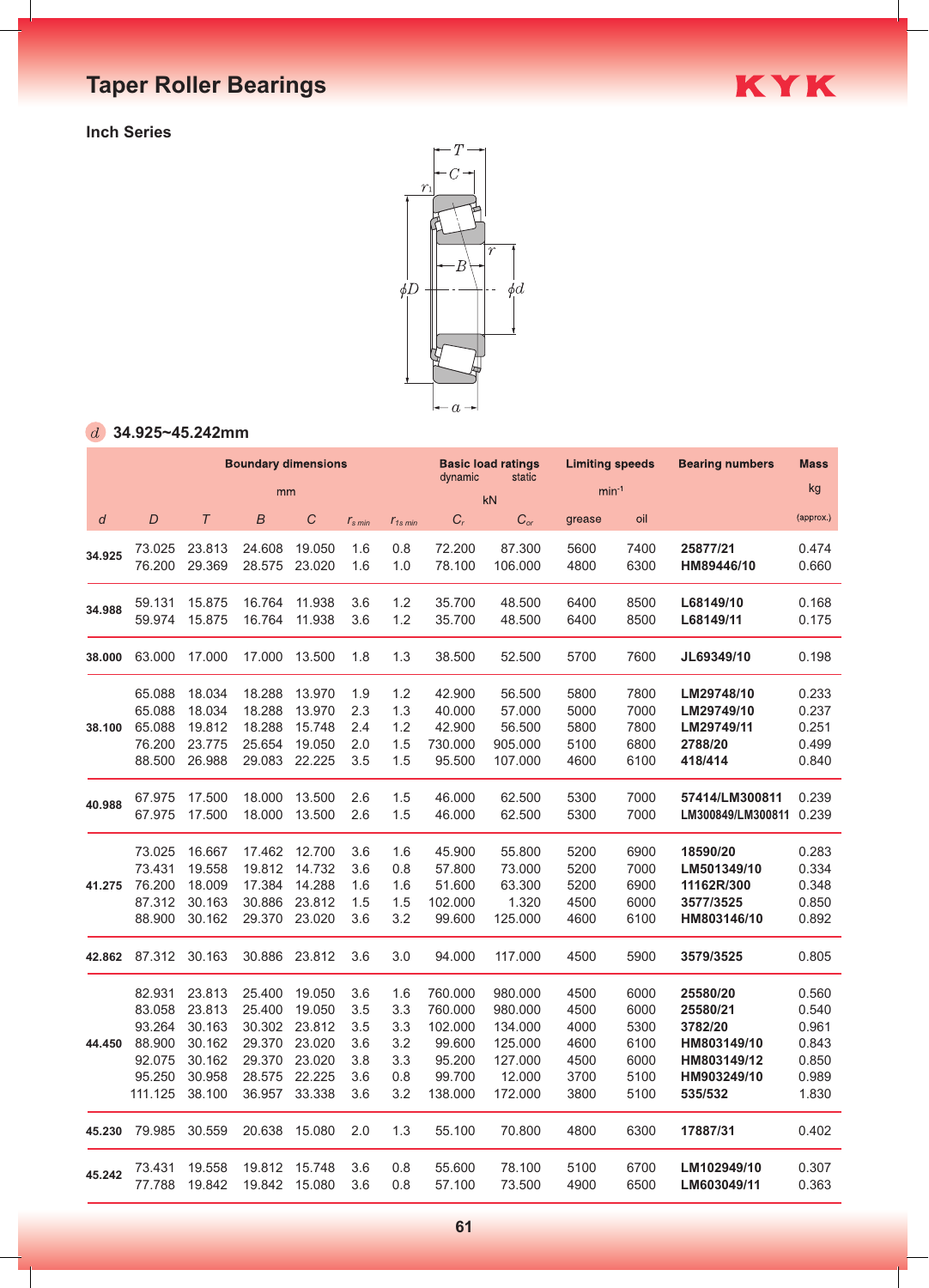

**Inch Series**



### **45.987~65.088mm**

|        | <b>Boundary dimensions</b>                               |                                                |                                                |                                                |                                 |                                 |                                                   | <b>Basic load ratings</b><br>dynamic<br>static      |                                      | <b>Limiting speeds</b>               | <b>Bearing numbers</b>                                      | <b>Mass</b>                               |
|--------|----------------------------------------------------------|------------------------------------------------|------------------------------------------------|------------------------------------------------|---------------------------------|---------------------------------|---------------------------------------------------|-----------------------------------------------------|--------------------------------------|--------------------------------------|-------------------------------------------------------------|-------------------------------------------|
|        |                                                          |                                                | mm                                             |                                                |                                 |                                 |                                                   | kN                                                  |                                      | $min^{-1}$                           |                                                             | kg                                        |
| d      | D                                                        | $\tau$                                         | $\boldsymbol{B}$                               | $\boldsymbol{C}$                               | $r_{\rm s,min}$                 | $r_{1s,min}$                    | $C_r$                                             | $C_{or}$                                            | grease                               | oil                                  |                                                             | (approx.)                                 |
| 45.987 | 74.976                                                   | 18.000                                         | 18.000                                         | 14.000                                         | 2.8                             | 1.0                             | 50.100                                            | 71.000                                              | 4800                                 | 6300                                 | LM503349/10                                                 | 0.310                                     |
| 45.618 | 82.931                                                   | 23.813                                         | 25.400                                         | 19.050                                         | 3.5                             | 0.8                             | 53.900                                            | 69.500                                              | 4500                                 | 6000                                 | 25590/20                                                    | 0.554                                     |
| 46.038 | 85.000                                                   | 20.638                                         | 21.692                                         | 17.462                                         | 2.4                             | 1.2                             | 71.800                                            | 81.700                                              | 4600                                 | 6200                                 | 359S/354A                                                   | 0.483                                     |
| 47.625 | 90.000<br>95.250                                         | 20.000<br>30.163                               | 22.225<br>29.370                               | 15.875<br>23.020                               | 3.6<br>3.6                      | 1.2<br>3.2                      | 74.300<br>104.000                                 | 87.300<br>140.000                                   | 4400<br>3300                         | 5800<br>4400                         | 369S/362<br>HM804846/10                                     | 0.537<br>0.968                            |
| 50.000 | 82.000<br>93.264                                         | 21.500<br>30.162                               | 21.500<br>30.302                               | 17.000<br>23.812                               | 3.0<br>2.4                      | 0.5<br>0.8                      | 71.700<br>110.000                                 | 97.900<br>146.000                                   | 4500<br>4000                         | 6000<br>4300                         | JLM104948/10<br>50KW01/3720L                                | 0.431<br>0.870                            |
| 50.800 | 82.550<br>88.900<br>92.075<br>93.264                     | 21.160<br>20.637<br>24.607<br>30.163           | 22.225<br>22.225<br>25.400<br>30.302           | 16.510<br>16.513<br>19.845<br>23.812           | 3.6<br>3.6<br>3.6<br>3.6        | 1.2<br>1.2<br>0.8<br>3.2        | 61.200<br>74.300<br>84.800<br>103.000             | 84.300<br>87.300<br>119.000<br>137.000              | 4500<br>4400<br>4200<br>4200         | 6000<br>5800<br>5600<br>5500         | JLM104949/11<br>368A/362A<br>28580R/21<br>3780/20           | 0.131<br>0.494<br>0.700<br>0.835          |
| 52.388 | 92.075                                                   | 24.607                                         | 25.400                                         | 19.845                                         | 3.6                             | 0.8                             | 84.800                                            | 119.000                                             | 4200                                 | 5600                                 | 28584R/21                                                   | 0.682                                     |
|        | 95.250<br>53.975 111.125<br>123.825                      | 27.783<br>38.100<br>36.512                     | 28.575<br>36.957<br>32.791                     | 22.225<br>33.338<br>25.400                     | 2.4<br>3.6<br>2.8               | 1.0<br>3.2<br>1.2               | 105.000<br>138.000<br>154.000                     | 137.000<br>172.000<br>188.000                       | 4000<br>3800<br>2900                 | 5300<br>5100<br>3900                 | 33895/33822<br>539/532<br>72212/72487                       | 0.820<br>1.460<br>2.030                   |
|        | 96.838<br>98.425<br>57.150 104.775<br>104.775<br>112.712 | 21.000<br>21.000<br>30.162<br>30.162<br>30.163 | 21.946<br>21.946<br>29.317<br>29.317<br>30.162 | 15.875<br>17.826<br>24.605<br>24.605<br>23.812 | 3.6<br>2.4<br>2.4<br>3.6<br>3.2 | 0.8<br>0.8<br>3.2<br>3.2<br>2.4 | 80.400<br>80.400<br>109.000<br>109.000<br>142.000 | 101.000<br>101.000<br>144.000<br>144.000<br>204.000 | 3900<br>3900<br>3700<br>3700<br>3200 | 5200<br>5200<br>4900<br>4900<br>4300 | 387A/382A<br>387/382<br>462/453X<br>469/453X<br>39581/39520 | 0.603<br>0.652<br>1.060<br>1.050<br>1.400 |
|        | 110.000<br>63.500 112.712<br>122.238<br>130.048          | 22,000<br>30.163<br>38.100<br>36.512           | 21.996<br>30.048<br>38.354<br>36.170           | 18.824<br>23.812<br>29.718<br>28.575           | 3.2<br>3.5<br>7.0<br>3.5        | 2.2<br>3.3<br>3.3<br>0.8        | 88,000<br>119.000<br>159.000<br>146.000           | 118,000<br>174.000<br>146.000<br>216.000            | 3200<br>3200<br>3400<br>3000         | 4300<br>4300<br>4300<br>4000         | 395/394A<br>3982/20<br>HM212047/11<br>565/562               | 0.840<br>1.260<br>1.930<br>0.620          |
|        | 65.088 135.755 53.975                                    |                                                | 56.007                                         | 44.450                                         | 3.6                             | 3.2                             | 266.000                                           | 357.000                                             | 3000                                 | 4000                                 | 6379/6320                                                   | 3.710                                     |